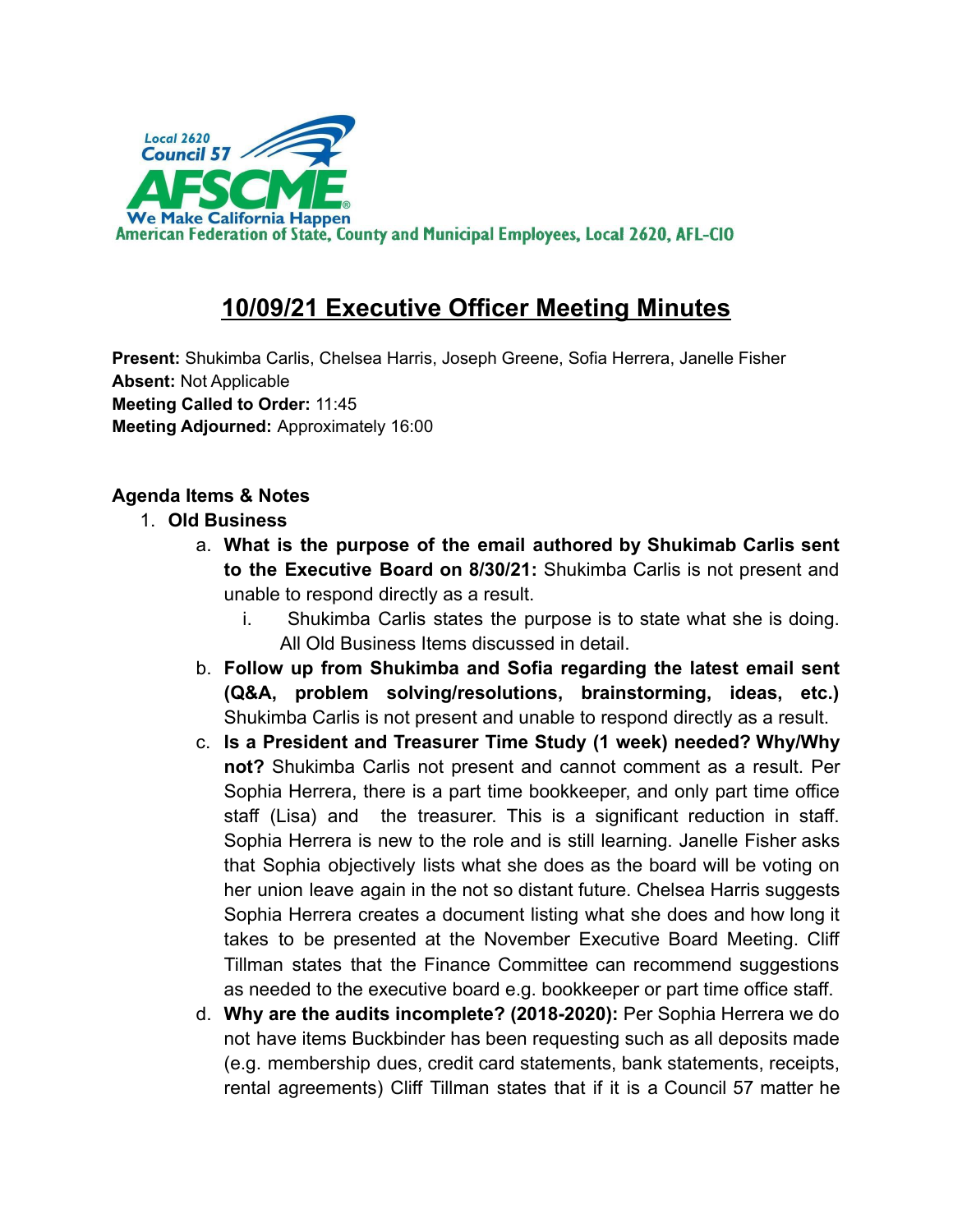could have followed up. There have been emails and phone calls with people who created receipts and they are essentially noncompliant. Chelsea Harris states judicial charges for people that are not compliant with the process

e. **What exactly is being uncovered (by Sophia Herrera and Shukimba Carlis) that is "unbelievable"?** Unable to discuss fully because Shukimba Carlis is not present. Per Sophia Herrera she is unsure.

### **2. New Business**

- a. Completing Calendar for 2022 (Cliff Tillman)
- b. Negotiation team final meeting/celebration lunch or dinner dates (Cliff Tillman)
- c. Contracting Follow Up chart (Cliff Tillman)
- d. Vaccine Meet and Confer updates (Cliff Tillman)
	- i. No meetings have been completed as of today 10/09/21
- e. Membership Drive (Cliff Tillman)
- f. Membership Organizing Plan for the Blitz (Chelsea Harris)
- g. 2021 Trustee Audit: 9/25/21 Executive Board Motion #2 [Brian Kaufman AFSCME Local 2620](mailto:bkaufman.afscme2620@gmail.com) The trustees audit shall be scheduled after the other audits are done 2nd: Lisa Smith Discussion: None Vote: 12 Yay 0 Nay 1 Abstain Motion passes
	- i. Per the constitution "Section 5. The trustees shall make or cause to be made at least annually an audit of the local's finances and shall submit a written report with the results to the execu- tive board and convention/general membership." We need to specify a specific date this year for the Trustee audit to occur to remain constitutional and avoid judicial panel charges. (Janelle Fisher)
		- 1. Cliff Tillman states we should not dictate to the Trustees.
- h. Team Building activity to take place at the November Executive Board Meeting (Proposed by Lisa Smith) 2 leadership activities were discussed.
- i. \$25 arbitration-related invoice discussion (Chelsea Harris)
	- i. Requesting a list of Arbitrators costs \$25.
- j. Agenda Structure (Joseph Greene)
	- i. Discussed a way how to track action items and associated motions
- k. Recommendation to keep [Wanda Wullschleger](mailto:wanda.wullschleger@afscmelocal2620.org) for the remainder of the negotiations process (Chelsea Harris)
- l. Council 57 Lawyer Invoice dated 10/06/21 for \$22,723.48 distributed via an email dated 10/06/21 authored by Shukimba Carlis (Group Discussion)
	- i. Was authorized by a previous administration
- m. Will schedule 90 minutes to complete the 2022 calendar prior to to the November Board meeting